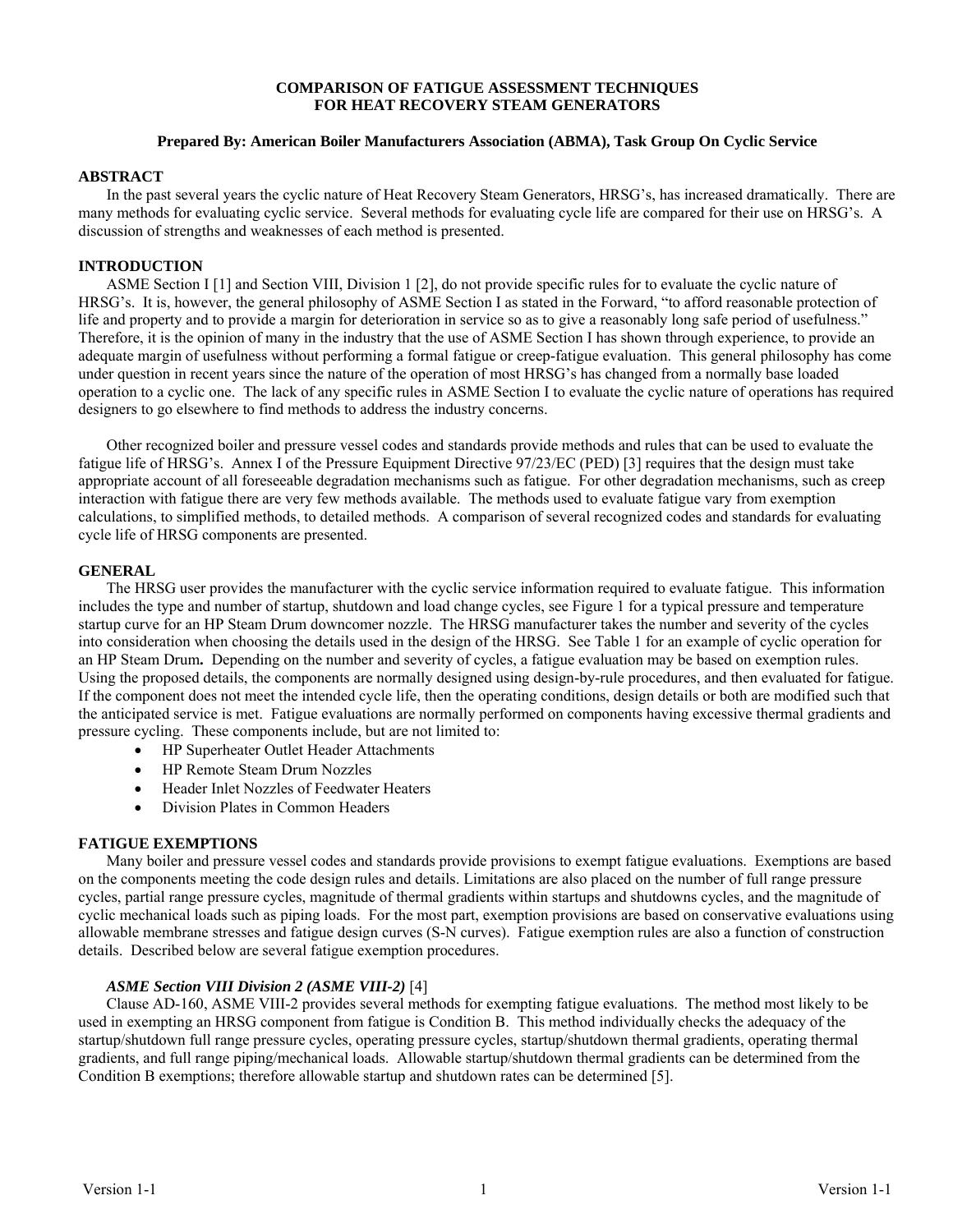# *British Standard, PD 5500* [6]

Annex C of PD 5500 presents exemptions from fatigue evaluation that are similar to ASME VIII-2 clause AD-160 Conditions A and B. Using PD 5500, the method most likely to be used in exempting an HRSG component from fatigue would be clause C.2.3. This clause is similar to ASME VIII-2 Condition B and considers pressure, thermal and piping load changes.

# *German Technical Rules for Steam Boilers, TRD* [7]

Like ASME VIII-2, TRD offers several methods for exempting fatigue evaluations. TRD 301, Clause 6.1 exempts internal pressure and temperature changes for up to 10,000 startups from ambient condition provided the material is carbon or low alloy steels and the maximum allowable working pressures does not exceeding 460 psig (3.2MPa) or the membrane stress due to design pressure does not exceed 22 ksi (150 MPa). This criterion would exempt most remote steam drums made from SA-516 Gr. 70 material and most headers made from SA-106 Grades B or C. It should be noted that there are no limitations on thermal gradients and there is no mention of exempting the effects of piping load changes. The TRD 301 rules are for openings in cylindrical shells and TRD 303 contain the rules for openings in dished heads.

# *European Standard for Water-Tube Boilers, EN 12952-3* [8]

EN 12952-3 clause 13.3.1 basically exempts fatigue evaluation of components made of carbon or ferritic alloy steels (Cr  $\leq$ 3%), high-chromium steels, and austenitic stainless steels provided all welded connections are made between materials with similar coefficients of thermal expansion and external loads are negligible. If the external loads are not negligible, clause 13.3.4 provides exemptions based on full range pressure cycles, part range pressure cycles, thermal gradients and mechanical loads on branches (nozzles). Clause 13.3.4 limits full range pressure cycles to 3000 and partial range pressure cycles (not exceeding 50% of the full pressure) to 10,000. Clause 13.3.4 also limits thermal gradients based on the interaction with piping loads and construction details such as partial penetration versus full penetration welds.

### *European Standard for Unfired Pressure Vessels, EN 13345* [9]

EN 13345 does not have much in regards to fatigue exemptions, but allows exemptions for full range pressure not exceeding 500 cycles and small pressure fluctuations can basically be ignored.

### *Discussion of Fatigue Exemption Rules*

A wide range of permitted fatigue exemptions exist in different codes and standards. Thermal gradients exist in HRSG's, and these gradients need to be quantified in order to use fatigue exemptions. Through thickness thermal gradients, caused by transients, can be determined by equations or analytical methods such as finite difference or finite element methods. The determination of the thermal gradients adds to the degree of difficulty in fatigue exemption methods. See Figure 2 for an example of thermal gradients in a HP Drum downcomer nozzle during a cold startup.

Not mentioned above are the ASME VIII-2 and PD 5500 exemption based on previous and satisfactory experience on comparable equipment and operations. The experience exemption is not widely used by manufacturers, but TRD 301 and EN 12952-3 probably use experience in the exemptions permitted in their rules. The TRD and EN 12952-3 exemptions seem to agree with EPERC Report No. 10391001-1 [10], which states "relatively few defects have been reported in water tube boilers and piping." Also fatigue failures of steam drums are virtually non-existent.

If fatigue evaluations cannot be exempted, the next step would be to use simplified fatigue evaluation methods.

### **SIMPLIFIED FATIGUE EVALUATION METHODS**

Many boiler and pressure vessel codes and standards provide simplified fatigue evaluation methods. Once again these methods are based on the components meeting the code design rules and details. For the most part, stress ranges are determined by the use of stress indices or stress concentration factors. See Figure 3 for an example of stress concentration at a nozzle due to internal pressure. For many component configurations these factors are provided, or the designer may determine them. Stress concentration factors can be found in the literature or determined by analytical or experimental methods. See Figure 4 for an example for stress concentration at a nozzle due to thermal gradients. Once the stress ranges are determined, fatigue curves are used to determine the associated number of allowable cycles. For multiple conditions, such as Cold, Warm, and Hot startups and shutdowns, Miner's rule is used for life fractions and cumulative damage. Described below are several simplified fatigue evaluation methods.

# *ASME Section VIII Division 2(ASME VIII-2)* [4]

Article 4-6 of ASME VIII-2 provides stress indices for the determination of stresses due to pressure for openings (nozzles) in heads and shells. Once stresses due to pressure are known, their effect on fatigue life can be determined using the fatigue evaluation procedures in Appendix 5. Use of these indices requires the nozzle attachment to meet certain dimensional restrictions, including shell thickness-to-diameter ratios, nozzle-to-shell diameter ratios, and specialized details. Since most HRSG components do not require these types of details for the intended cyclic service, the ASME VIII-2 simplified method is not normally used. Also, the ASME VIII-2 simplified methods do not provide a procedure for determining thermal stresses at nozzles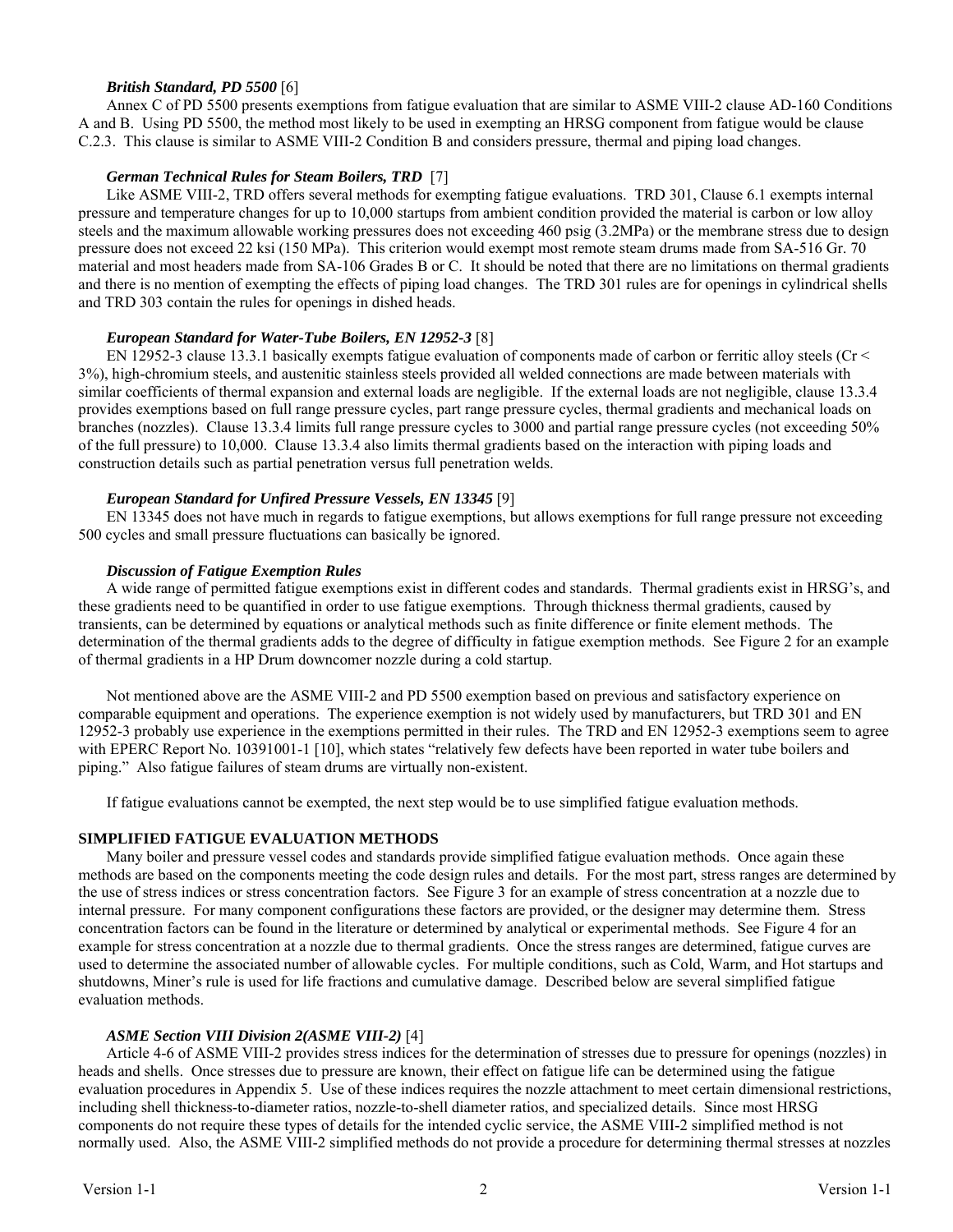or openings. Another restriction with ASME VIII-2 is that the fatigue curves are limited to 700°F (370°C) for carbon and low alloy steels and 800°F (430°C) for austenitic stainless steels. Many components operate in temperature ranges above these limits rendering these rules inadequate for HRSG's.

## *British Standard, PD 5500* [6]

The simplified stress and fatigue evaluation procedures in PD 5500 are located in various sections of PD 5500. This standard provides simplified methods to calculate stresses at nozzles due to internal pressure, thermal gradients and piping loads based on using stress concentration factors and "cookbook" methods. The use of computer software based on these methods can greatly improve the use of these rigorous manual calculations. The simplified methods for determining stresses due to pressure are located in clauses G.2.3.5.2 and G.2.5.2 of Annex G. For simplified transient thermal gradients and stresses due to these thermal gradients, section G.4 of Annex G can be used. As for stresses due to piping loads, sections G.2.3 and G.2.5 of Annex G are used. Fatigue evaluation procedures in PD 5500 require the determination of the maximum principal stress range for each individual cycle. Once the principal stresses are known, the fatigue evaluation is done in accordance to Annex C. Useful examples to illustrate the assessment of vessels subject to fatigue are given in Enquiry Case 5500/106. A limitation of PD 5500 is that the fatigue curves are limited to 660°F (350°C) for ferritic steels and 800°F (430°C) for austenitic stainless steels. Again for many components, these temperature limitations render the PD 5500 inadequate for HRSG applications.

### *German Technical Rules for Steam Boilers, TRD* [7]

The simplified fatigue rules in TRD are provided in TRD 301 Annex 1 for branches in cylindrical shells and TRD 303 Annex 1 for branches in dished heads. Stresses due to internal pressure and thermal gradients are determined by the use of stress concentration factors. For stresses due to internal pressure, the stress concentration factors are based on the type and weld of the branch attachment detail. If full penetration welds are not used, a residual weld gap exists and an additional stress concentration factor is added to the stresses due to pressure. Also, due to the out-of-roundness of the shell an additional stress concentration factor is added to the stresses due to pressure. For stresses due to thermal gradients, a stress concentration factor of 2 is used. Stress concentration factors other than those provided may be used as long as they can be shown to be acceptable. An effective stress range that includes the influence of mean stress is determined (Gerber rule). Using the fatigue curves, the allowable number of design cycles can be determined from the effective stress range. Miner's equation is used to determine life fractions and cumulative damage due to multiple types of cycles. TRD requires the cumulative damage fraction to be less than or equal to 0.50.

An advantage of the simplified TRD rules is that they are easy to use. Another advantage is that the fatigue curves are provided up to 1100°F (600°C). Also, TRD rules can easily be used to determine allowable thermal gradients (delta-T's) based a on given number of cycles. See Figure 5 for an example allowable delta-T curves for startup and shutdown of a HP Superheater outlet header. Allowable startup and shutdown rates can be calculated based on the delta-T's. These rates are very conservative and misleading since they are based on a quasi-stationary temperature pattern, which is not the case for a thermal transient. These calculated rates have been known to be conservative by a factor of 2. The rate calculation is actually not needed since the delta-T is used to determine stress. A disadvantage of the simplified TRD fatigue rules is that there are no provisions of piping loads. However, many times piping loads reduce the maximum stress due pressure and thermal gradients and can be ignored. Another disadvantage with the TRD rules is that the stress concentration factors do not cover all details used in HRSG construction; determination of these are left to the designer. A major conservatism with TRD rules is that the cumulative damage cannot exceed 0.50. ASME VIII-2, EN 12952-3, and PD 5500 would allow cumulative damage fractions to be 1.0.

### *European Standard for Water-Tube Boilers, EN 12952-3* [8]

The simplified fatigue evaluation methods in EN 12952-3 are very similar to those in TRD, with a few exceptions. One of the prominent exceptions is EN 12952-3 takes out a few of the conservatisms built into the simplified TRD fatigue method. For example, TRD uses set stress concentration factors based on details used in construction without consideration of size (diameters and thickness); whereas EN 12952-3 provides curves for stress concentration based on opening to shell diameter ratios and opening to shell thickness ratios. Another difference is that EN 12952-3 allows cumulative damage fraction up to 1.0, as compared to 0.50 in TRD.

Advantages with EN 12952-3 are improved stress concentration factors and the allowance of cumulative damage factors as large as 1.0. Also, EN 12952-3 provides an Annex with material properties needed to perform simplified fatigue evaluations. Like TRD, EN 12952-3 does not provide stress concentration factors for all details used in HRSG construction; determinations of these are left to the designer. Even though simplified rules for determining stresses due to piping loads are not provided in EN 12952-3, an explanation is given that stresses due to piping loads in general occur on the outside of the branch and are usually insignificant at the inside bore where stresses due to pressure and thermal stresses are maximum. Therefore, these can be ignored without significant impact on fatigue life.

# *European Standard for Unfired Pressure Vessels, EN 13345* [9]

EN 13345 provides simplified fatigue evaluation rules in clause 17. The EN 13345 simplified fatigue evaluation rules are similar to those in ASME VIII-2. Both are based on using stress indices (stress concentration factors) due to pressure cycling only.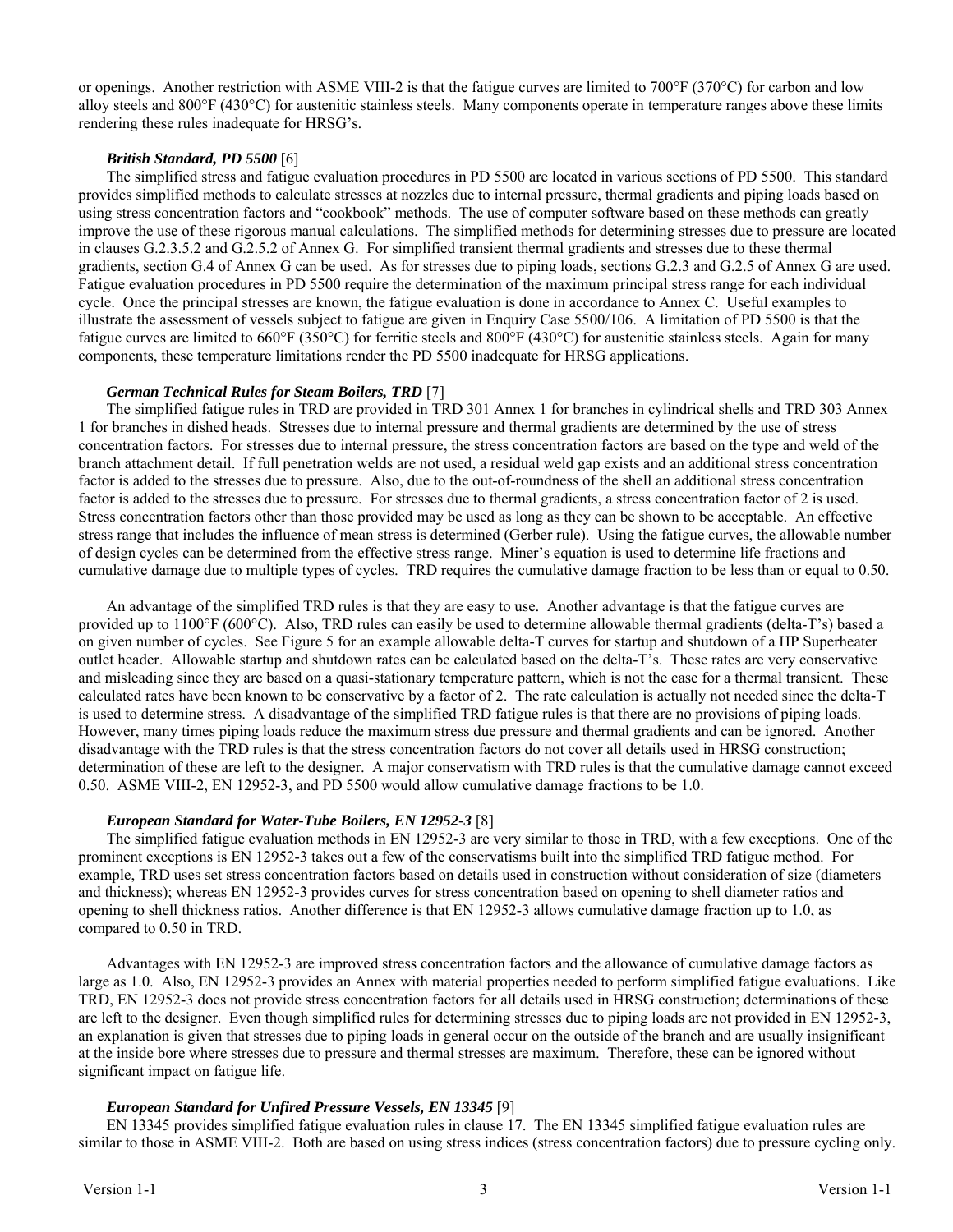EN 13345 provides stress concentration factors for a wide range of construction details, whereas ASME VIII-2 only provides stress concentration factors for specialized branch connections. The fatigue curves in EN 13345 are based on classifications of construction details and this concept is similar to PD 5500. Once stress ranges are determined in EN 13345 clause 17, correction factors based on thickness, temperature and notch effect are used to determine effective stress ranges. With the use of the fatigue curves and effective stress ranges, the associated number of allowable cycles and Miner's rule are used to determine life fractions and cumulative damage.

An advantage with the simplified fatigue evaluation rules EN 13345 is that it provides stress concentration factors for a wide variety of construction details. A disadvantage with these rules is that the stress concentration factors are for the determination of stresses due to pressure only. Another disadvantage is that the EN 13345 simplified fatigue rules do not apply to components operating in the creep range. This is similar to ASME VIII-2 and PD 5500.

# *Discussion of Simplified Fatigue Rules*

The TRD and EN 12952-3 simplified fatigue rules are focused on water tube boilers and provide useful and practical methods to determine fatigue life due to stresses caused by pressure and thermal gradients. Also TRD and EN 12952-3 do not restrict the use of their rules to components outside the creep range. EN 12952-3 provides more flexibility in the determination of stress concentration factors. PD 5500 offers methods to calculate stresses due to pressure, thermal gradients and piping loads but these methods are more complex than EN 12952-3 or TRD. It should be noted that the PD 5500 stress calculation methods could be used in conjunction with any of the fatigue evaluation methods. This can prove to be useful if a more detailed approach is needed. The simplified fatigue evaluations in ASME VIII-2 and EN 13345 are limited to stresses due to pressure, but both of these codes offer more complex methods for fatigue evaluation.

Simplified fatigue analysis rules may be conservative with respect to determining stresses used in fatigue life evaluations. More detailed methods for determining stresses such as finite element analysis may be used to obtain more exact fatigue evaluation.

# **DETAILED FATIGUE EVALUATION METHODS**

For detailed fatigue evaluations, detailed stress analyses are normally used, but not always necessary. These stress analyses are all based on determining stresses using pseudo elastic properties and involve either classical plate and shell theory or finite element analysis. Codes and standards evaluate calculated stresses differently in their fatigue assessment procedures. The rainflow cycle counting method [11] or reservoir cycle counting method [9] are normally used to determine stress ranges and cycles. Also the fatigue curves in codes and standards are different. There are two dominant approaches to fatigue evaluations, the "classical" approach and "welded joint" approach [12]. The classical approach is the basis the ASME VIII-2 method and the welded joint approach is the method used in EN 13345 and PD 5500. Miner's rule is used for life fractions and cumulative damage in both methods.

# *ASME Section VIII Division 2 (ASME VIII-2)* [4]

For the classical approach that ASME VIII-2 pioneered, stress intensity ranges (Tresca) are calculated based on component stress ranges. These stresses are multiplied by fatigue strength reduction factors as appropriate. If stress concentrations are included in the determination of stresses, fatigue strength reduction factors may not be needed. The ASME VIII-2 fatigue curves are derived from strain-controlled fatigue tests of unnotched polished samples without welds. The ASME fatigue curves were based on best-fit curves by applying a factor of two on stress or a factor of twenty on cycles, whichever was more conservative [13]. The ASME fatigue curves also incorporate a tensile mean stress correction. When using the ASME fatigue curves, the effective stress range does not get corrected for mean stress. ASME VIII-2 fatigue curves are limited to 700°F (370°C) for carbon and low alloy steels and 800°F (430°C) for austenitic stainless steels.

### *British Standard, PD 5500* [6]

The welded joint approached was first used as a pressure vessel fatigue evaluation technique by PD 5500 (formerly BS 5500). Unlike ASME VIII-2, PD 5500 does not use stress intensity ranges. Instead, PD 5500 uses component stress ranges to determine principal stress ranges and these are used to determine fatigue life based on the fatigue curves. The fatigue curves are associated with figures of welded joints and the direction and location of the principal stress is used to determine which of the seven fatigue curve is to be applied. The fatigue curves in PD 5500 are derived from welded samples tested under load-controlled or for applied strains exceeding yield, strain-controlled fatigue tests. The PD 5500 fatigue curves are based on the mean minus two standard deviations of the S-N curves corresponding to 97.7% probability of survival. These fatigue curves basically incorporate mean stress, so the effective stress ranges are not corrected due to mean stress. A limitation of PD 5500 is that the fatigue curves are limited to 660°F (350°C) for ferritic steels and 800°F (430°C) for austenitic stainless steels.

# *German Technical Rules for Steam Boilers, TRD* [7]

Even though TRD does not provide a detailed method for fatigue evaluation it allows the designer to determine effective stress concentration factors due to internal pressure and thermal gradients, and states that significant external loads shall be calculated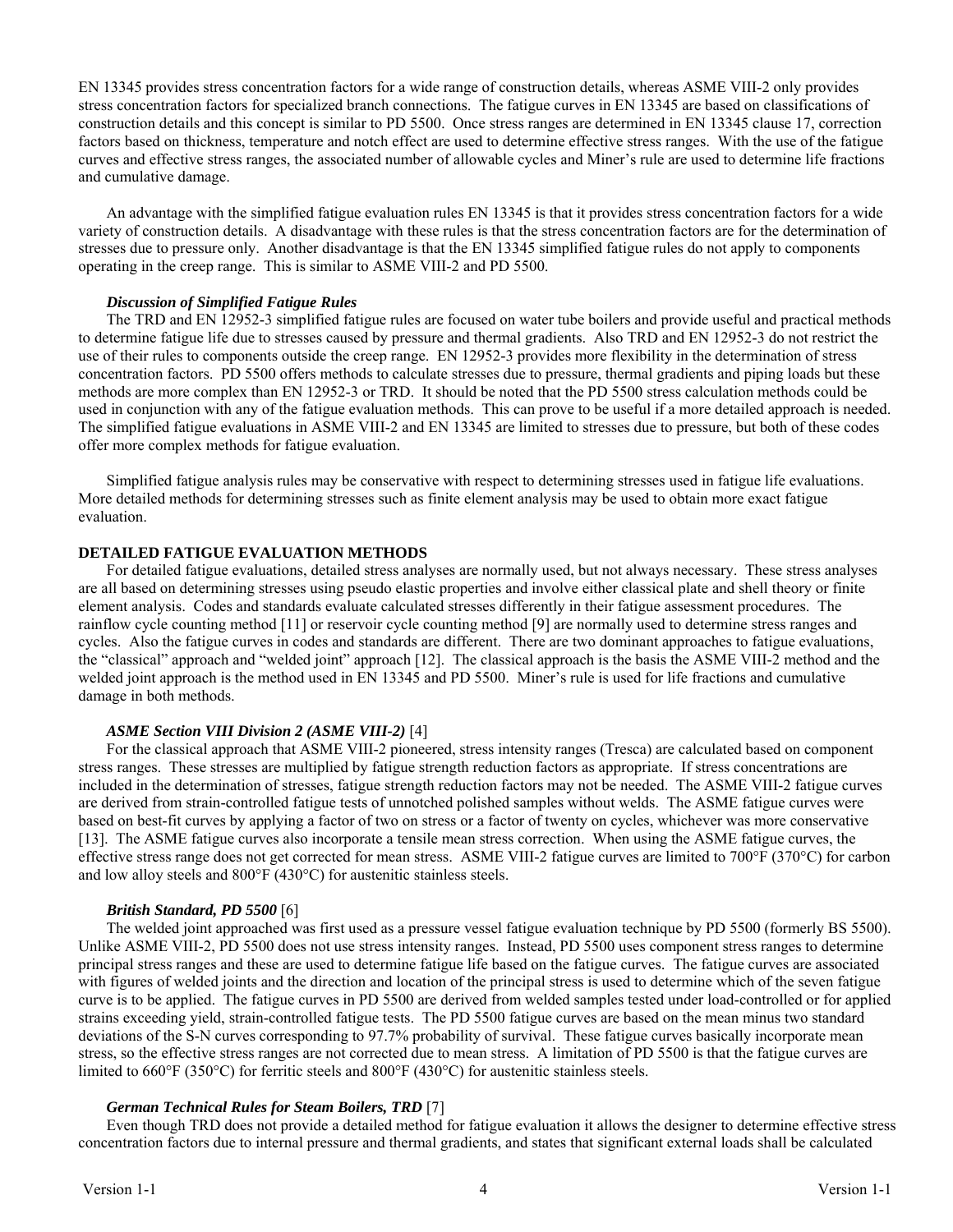separately. Detailed stress analysis can be used to determine stress concentrations or the stresses themselves. Once the stresses are known the fatigue rules in TRD can be used to determine cycle life. TRD uses the classical approach in fatigue evaluation and the fatigue curves are based on unnotched samples. Like ASME, the design margins are built into the fatigue curves. These design margins are believed to be the same as AD-Merkblatt S2 (1988 edition) [14], which are 1.5 on the stresses and 10 on the number of cycles applied to the fatigue failure curves based on the onset of an observable crack. The fatigue curves are adjusted for temperature and are provided up to 1100°F (600°C). An effective stress range is calculated using the mean stress (Gerber rule), since the TRD fatigue curves are not adjusted for mean stress.

## *European Standard for Water-Tube Boilers, EN 12952-3* [8]

EN 12952-3 uses the classical approach for detailed fatigue evaluations and is very similar to ASME VIII-2. The basic difference between EN 12952-3 and ASME VIII-2 is that the fatigue curves in EN 12952-3 are not corrected for mean stress. The effective stress range calculated in EN 12952-3 incorporates mean stress correction, temperature and notch correction factors before using the fatigue curves. The fatigue curves used in EN 12952-3 do not include any design margins, so the designer is required to apply factors of 1.5 on stress and 10 on cycles. The fatigue curves appear to originate from AD-Merkblatt S2 (1990 edition) [15], and are based on unnotched samples. These fatigue curves are based on room temperature tensile stresses and a temperature correction factor is applied to the effective stress range. The temperature correction factor allows the fatigue curves to be used up to  $1100^{\circ}F(600^{\circ}C)$ .

### *European Standard for Unfired Pressure Vessels, EN 13345* [9]

EN 13345 provides two different detailed fatigue evaluation procedures, one for welded zones and one for unwelded zones. The welded joint approach used in EN 13345 is very similar to that in PD 5500. Linearized stresses due to gross structural discontinuities are determined and these are termed "structural stresses." Structural stresses do not include notch effects of local structural discontinuities as those that give rise to non-linear stress distributions across the thickness (e.g. weld toe). Structural principal stress ranges are determined for each loading case. If structural principal stresses change direction during cycles, equivalent structural stresses are determine from the linearized component stress ranges based on Tresca theory. Effective structural stress ranges are determined by incorporating correction factors for thickness and temperature. The notch effects at the welds are picked up by classification of the ten different fatigue curves. The fatigue curve classifications are determined by associating weld attachment construction details, direction of stresses, and the degree weld joint examinations with "class of weld details." Like PD 5500, the fatigue curves are derived from welded samples tested under load-controlled or for applied strains exceeding yield, strain-controlled fatigue tests. The fatigue curves are approximately three standard deviations of log base 10 of the cycles [log(N)] below the mean curve and represent a probability of failure of about 0.14%. The fatigue curves basically incorporate mean stress, so the effective stress ranges are not corrected due to mean stress. A limitation of EN 13345 is that the fatigue curves are limited to 720°F (380°C) for ferritic steels and 930°F (500°C) for austenitic stainless steels.

For unwelded zones, a variation of the classical approach is used. The total stress that includes both gross and local structural discontinuities and the structural stress are determined. With the total stress and structural stress an effective stress concentration factor is determined along with equivalent stress range. Correction factors for thickness and temperature are applied to the equivalent stress ranges, and then mean stress correction is applied. The fatigue curves are derived from load-controlled or, for applied strains exceeding yield of strain-controlled fatigue tests on unnotched polished samples with the failure mode being crack initiation. The curves incorporate design margins of 10 on cycles and 1.5 on stress. Unwelded zones include the inside crotch of integral "set-in" self-reinforced nozzles, since the weld does not influence this area.

Fatigue evaluations in EN 13345 are very similar to those in German pressure vessel standard AD Merkblatt S 2 (1995 edition) [16]. One difference is that the temperature correction in AD Merkblatt S 2 allows, the fatigue curves to be used to 1110°F (600°C).

### *Discussion of Detailed Fatigue Evaluation Methods*

From the descriptions provided above it is obvious that detailed fatigue evaluation methods vary greatly in the approach. Any of the methods are acceptable, but the results differ due to design margins and basis of fatigue curves. See Table 2 for example of the variation in allowable cycles of various codes/standards. With the welded joint approaches used by PD 5500 and EN 13345, the effects of welding are directly considered in the fatigue curves. The difficult part of the weld joint approach in EN 13345 is the determination of the structural stress, which requires an extrapolation procedure. The detailed fatigue evaluation methods in EN 12952-3 focus on water boilers and are considered very useful for HRSG's.

### **CREEP AND FATIGUE INTERACTION METHODS**

Creep occurs in components that are stressed at elevated temperatures for long periods of time, such as HP Superheaters and Reheaters. The creep damage is based on the length of time the component is stressed at a particular magnitude and temperature. Therefore, the creep damage at a particular stress and temperature is the ratio of time of operation to allowable time for creep. The total creep usage fraction is the summation of the individual creep damage ratios. For fatigue, the cumulative damage based on Miner's rule is used. In TRD 508 [17] and EN 12952-4 [18], the summation of the cumulative creep damage and the cumulative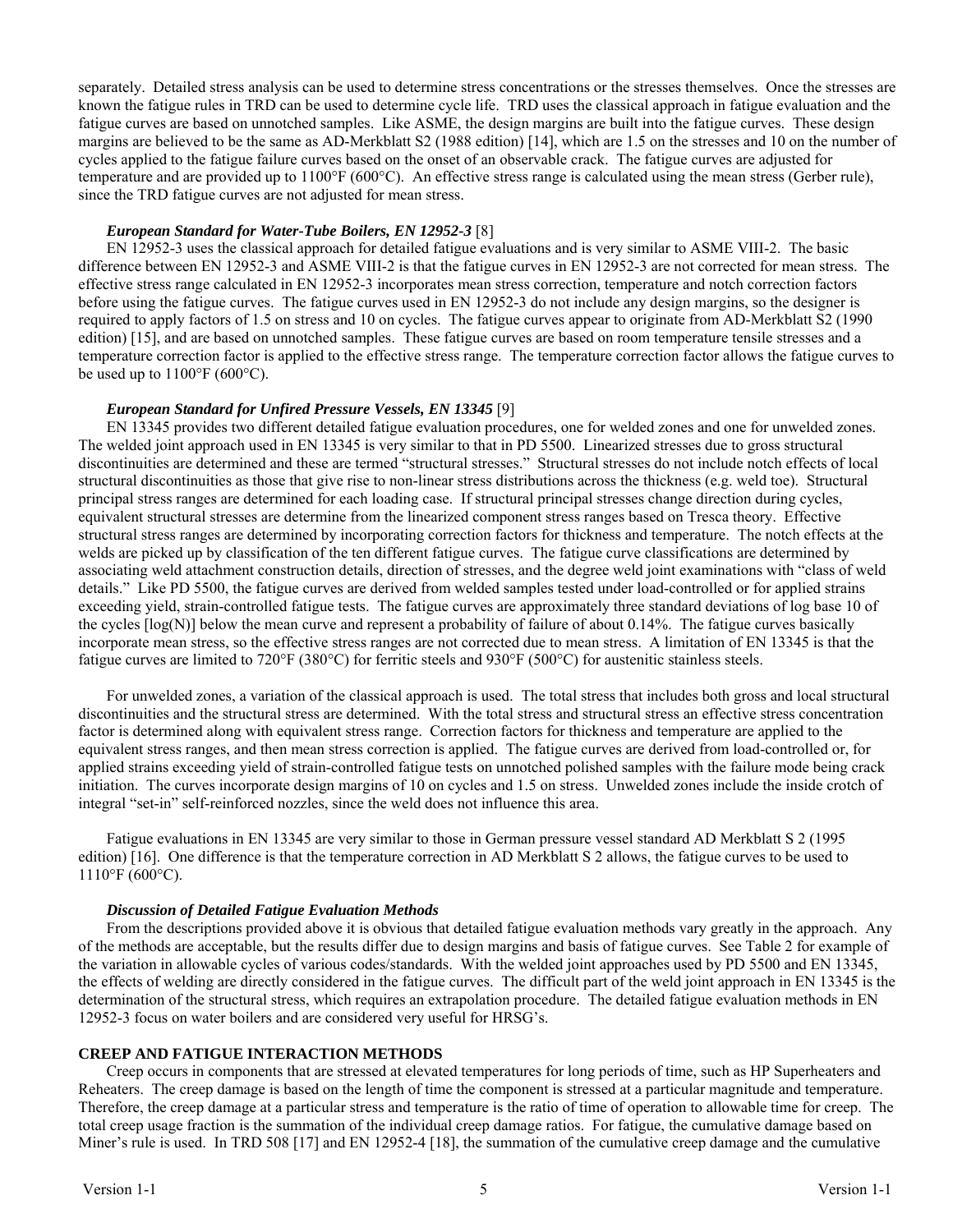fatigue damage is kept less than one. As stated previously, TRD requires the cumulative fatigue damage factor to be less than or equal to 0.5, therefore the cumulative creep damage factor is required to be less than or equal to 0.5; these restrictions are not part of EN 12952 Parts 3 and 4. In TRD 508 and EN 12952-4 the stress level used in individual creep damage ratios is the calculated membrane stress. The allowable time for creep is based on the time it takes for this membrane stress to reach a theoretical lifetime based on 80% of the average creep rupture strength at the specified temperature. The TRD 508 and EN 12952-4 method for creep life determination is simplified but an effective method for creep consideration and for creep-fatigue interaction. Using the membrane stress is practical for creep since secondary and peak stresses relax during creep conditions. Maximum and minimum stresses in HRSG components normally occur during very short time periods in startups and shutdowns and at temperatures where creep is not a consideration. So fatigue is not considered to occur at the same time as creep.

For detailed creep and creep-fatigue evaluation ASME Section III, Subsection NH [19] can be used. Subsection NH was written for nuclear component design and is very complicated, time consuming, and is not considered useful for every day designs of HRSG components. The TRD 508 rules have proven to be satisfactory for HRSG creep and creep-fatigue design, and the EN 12952-4 rules are essentially the same as the TRD rules. The TRD 508 and EN 12952-4 rules are for in-service monitoring of creep and creep fatigue life of water tube boilers, but are used for creep and creep-fatigue evaluations. ASME Section I design rules are based on allowable stress criteria of 100,000 hours in creep, but most HRSG design requirements are for 200,000 to 250,000 hours. TRD and EN 12952, both provide allowable stress values based on creep as high as 250,000 hours. So TRD and EN 12952 consider long term creep in the basic design. For ASME Section I designs, HRSG manufacturers' can consider creep by using the creep data in API 530 [20], BS 1113 [21] or EN 10216-2 [22].

### **MAGNETITE LAYER CRACKING**

A magnetite  $(Fe_3O_4)$  layer develops on the inside surfaces of HRSG components and this layer protects these components from dissolved oxygen corrosion. A belief of some in the HRSG industry is that the magnetite layer attached to the steel can crack due to high surfaces stresses in the steel. Others in the HRSG industry feel that magnetite layer issues are not associated with stress at all and setting arbitrary allowable stresses values due to magnetite layer protection should not be done. Despite this disagreement, some standards require a stress check to prevent magnetite layer cracking. For HRSG components in water or water and steam mixtures made from ferritic and martensitic steels, TRD 301, EN 12952 and EN 13345 restrict internal surface stress levels to prevent the protective magnetite layer from cracking. The magnetite layer is assumed to form at operating conditions, so no stress is considered in the layer at operating conditions. Stresses in the layer are considered to be in compression after shutdown and during startup the layer stress can go into tension. The surface stress range allowed is 116 ksi (800 MPa), but the permitted tensile stress is limited to the stress at operation plus 29 ksi (200 MPa). These stresses include the stress concentration effects, and the magnetite layer requirements can govern startup or shutdown rates in HP Remote Steam Drums.

### **SUMMARY**

Many boiler and pressure vessel codes and standards provide fatigue evaluation methods that can be used to assess the life of HRSG's. Most of these codes and standard provide several methods ranging from exemption from fatigue evaluation to detailed fatigue evaluations. There are other codes and standards and other methods such as fracture mechanics, which can be used to evaluate fatigue as well. The results vary from method to method and this is mainly due to the basis of the fatigue design curves (S-N curves) and design margins. See Table 3 for a comparison of various codes for a HP Steam Drum Downcomer Nozzle**.**  HRSG manufacturers use fatigue evaluation methods most suited for the components they provide. Many manufacturers use the TRD or EN 12952-3 rules, since these rules specifically focus on water tube boiler fatigue. Also, TRD has many years of proven use. Fatigue evaluations using EN 12952-3, which are similar to TRD, are beginning to be the accepted practice in Europe and are being more widely recognized in North America. The fatigue evaluation methods presented in this paper can be used to supplement HRSG designs to ASME Section I and ASME Section VIII, Division 1.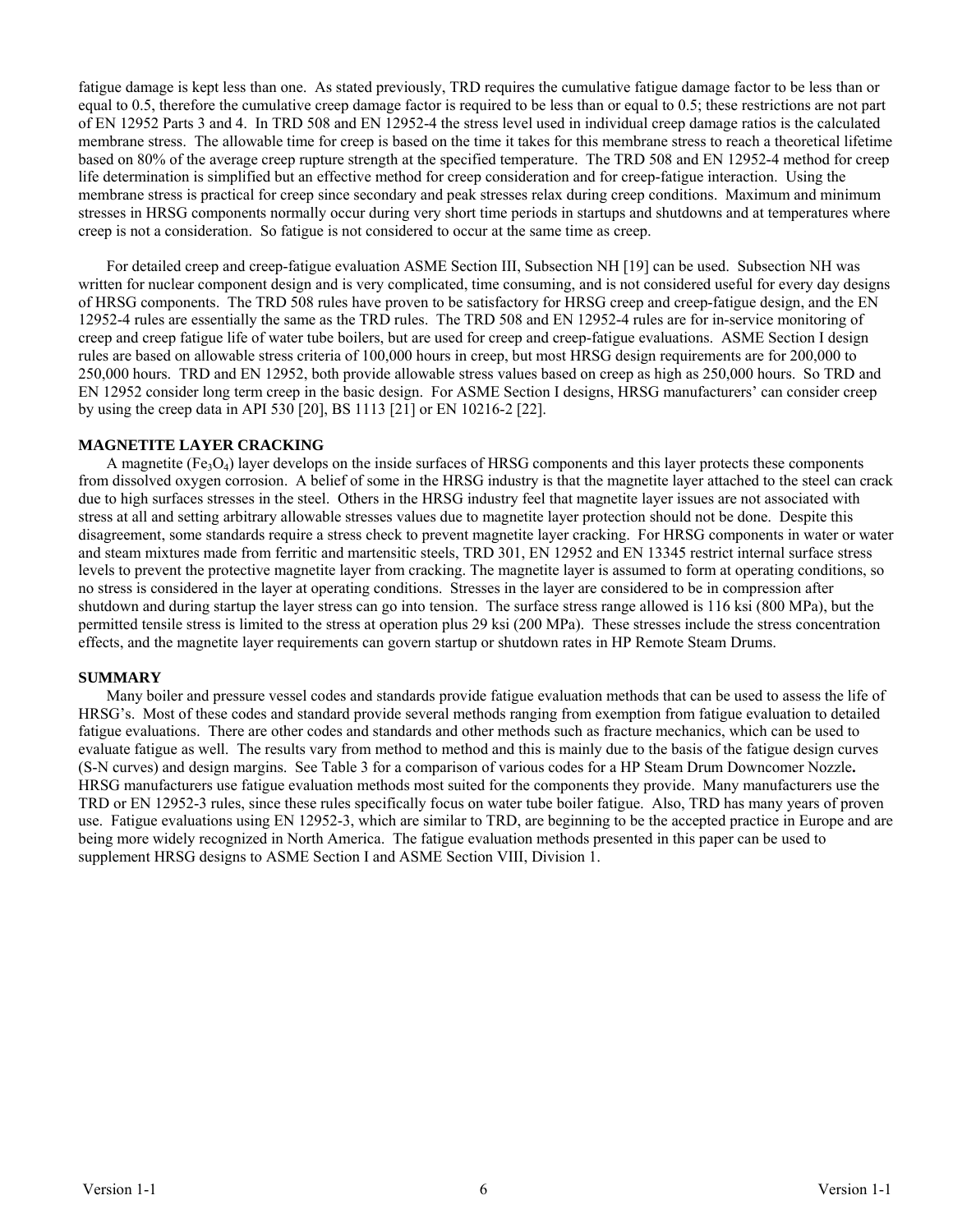

**Figure 1: Typical Cold Startup Curve For HP Steam Drum Downcomer Nozzle** 



**Figure 2: Example Of Thermal Gradients From Finite Element Analysis Of A Downcomer Nozzle In A HP Drum During Cold Startup**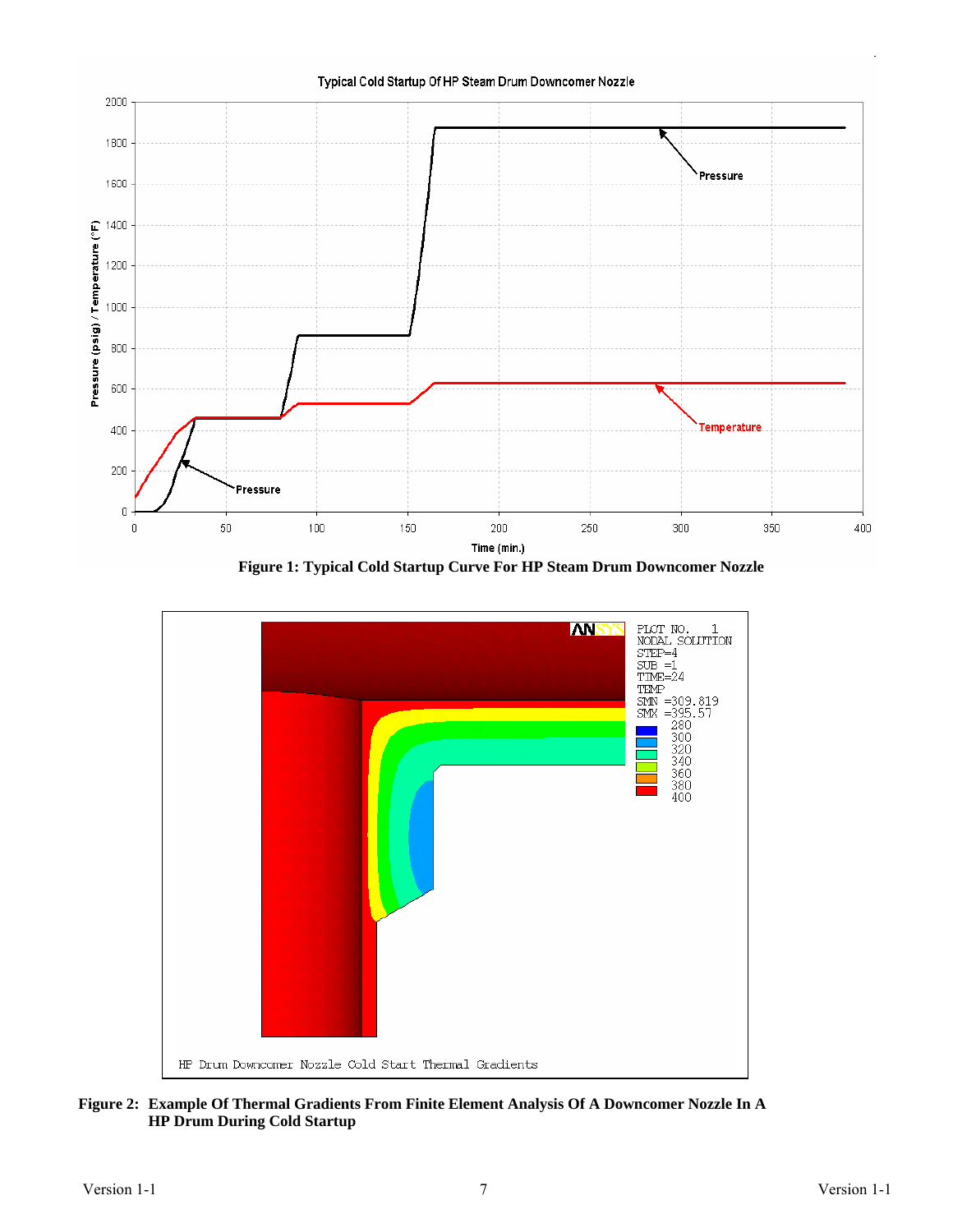

**Figure 3: Example Of Stress Intensities From Finite Element Analysis Of Downcomer Nozzle In HP Drum Due To Operating Pressure** 



**Figure 4: Example Of Stress Intensities From Finite Element Analysis Of Downcomer Nozzle In HP Drum Due To Thermal Gradients At Cold Startup**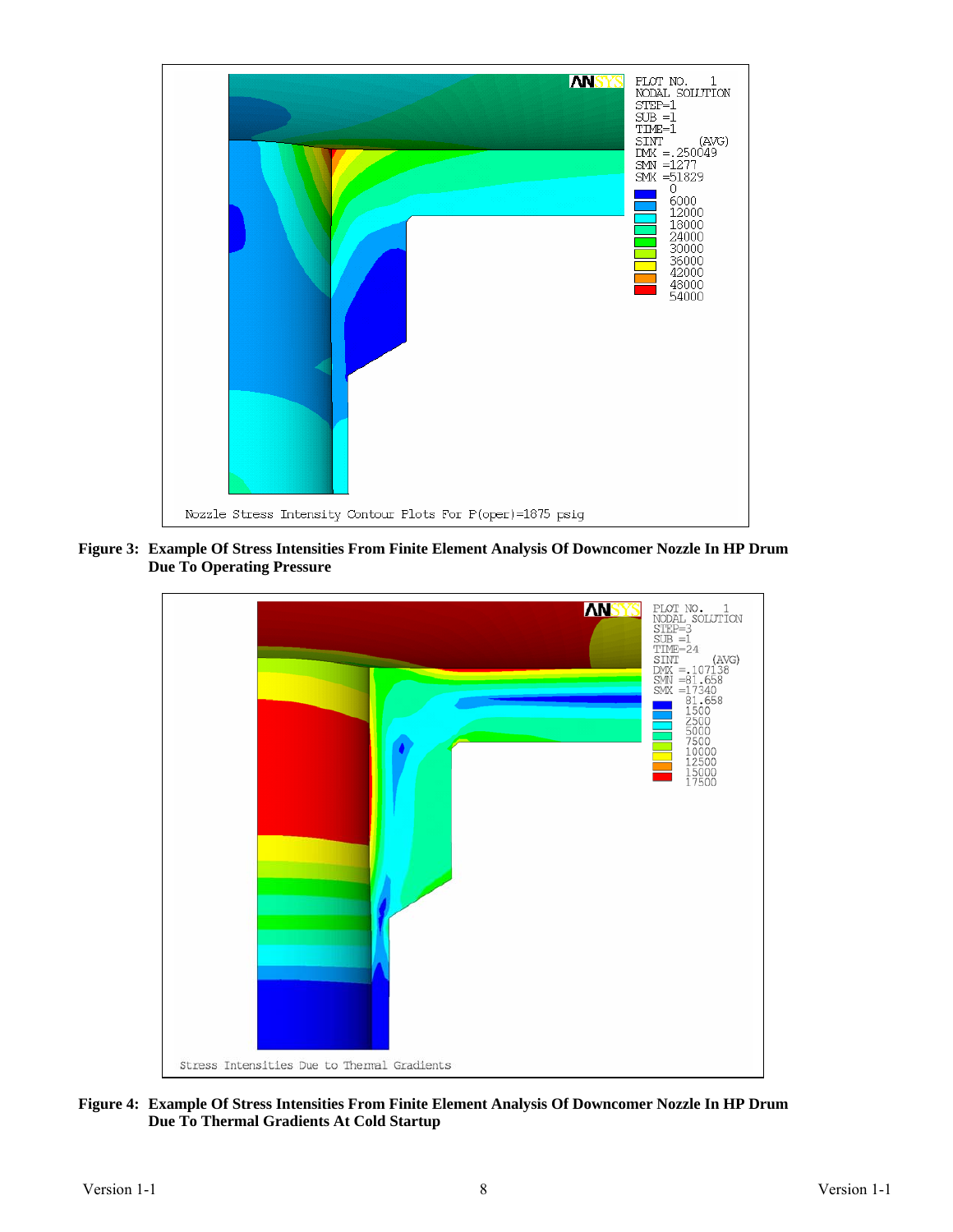

**Figure 5: Example Allowable Delta-T Curves For Startup And Shutdown Of A HP Superheater Outlet Header.**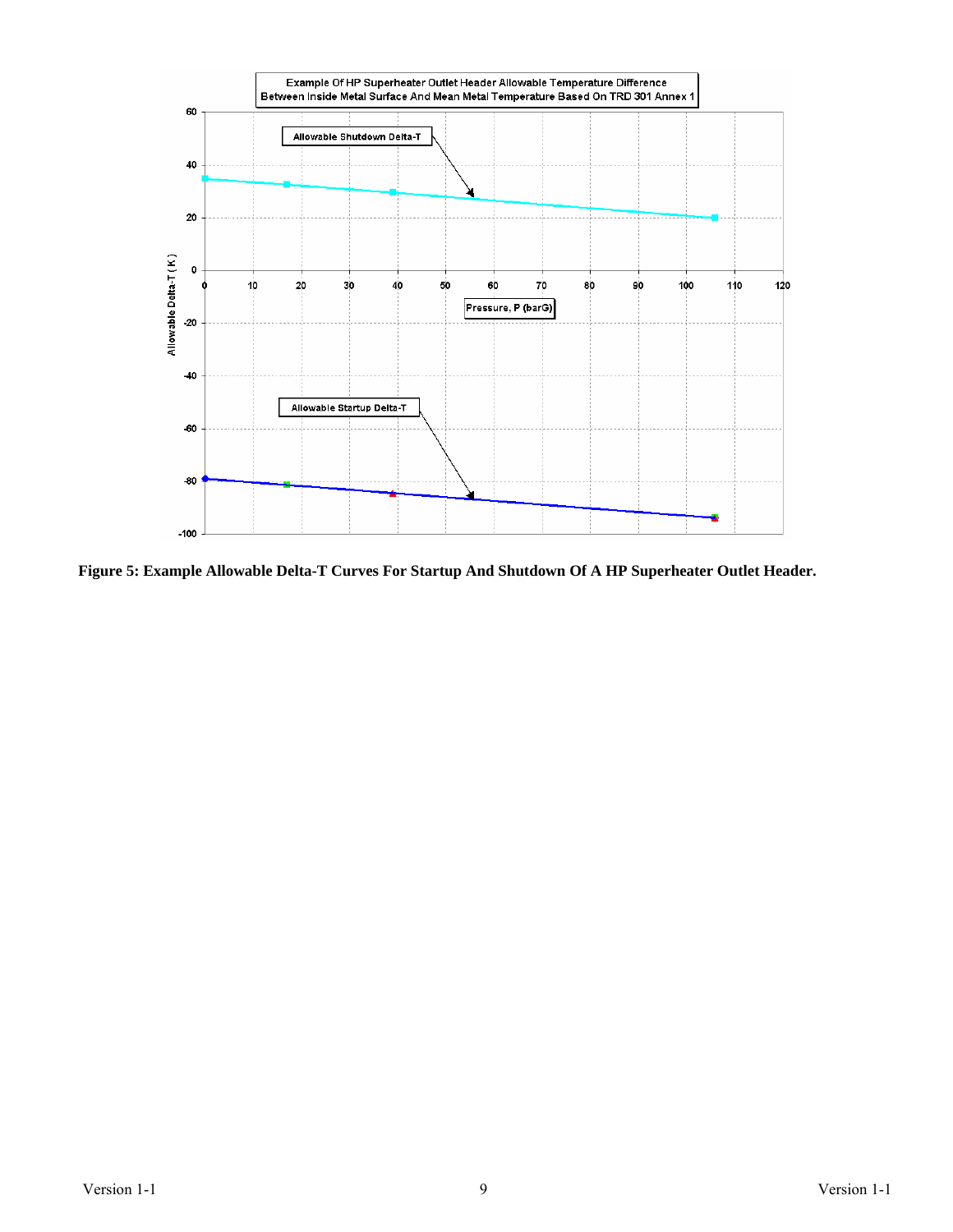| Cycle              | <b>Time of Standstill</b> | <b>HP Pressure</b> | <b>HP Drum Temperature</b> | <b>Number of Cycles</b> |
|--------------------|---------------------------|--------------------|----------------------------|-------------------------|
| <b>Designation</b> |                           | psig               | (°F)                       |                         |
| Cold Starts        | time $> 60h$              |                    | Temp. $\leq$ 240           | 250                     |
| Warm Starts        | $60h < time \leq 12h$     | 10                 | $480 \leq$ Temp. < 240     | 400                     |
| <b>Hot Starts</b>  | $12h \leq time \leq 2h$   | 1585               | Temp. $> 600$              | 1600                    |
| Normal Operation   | 250,000 h (Total)         | 1875               | 625                        |                         |
| 30% Load Changes   | Not Applicable            | Ramp 72 psig/min   | Not Applicable             | 4000                    |
| 20% Load Changes   | Not Applicable            | Ramp 72 psig/min   | Not Applicable             | 4000                    |
| 10% Load Changes   | Not Applicable            | Ramp 72 psig/min   | Not Applicable             | 5000                    |
| Shutdown           |                           |                    | $5^{\circ}$ F/Min.         | After Each Start        |

# **Table 1: Example of Cyclic Operation For HP Steam Drum**

| Code/Standard                  | Allowable Cycles for Stress Range of 60 ksi $(414 MPa)^{(1)}$ |
|--------------------------------|---------------------------------------------------------------|
| <b>ASME VIII-2</b>             | 16630                                                         |
| EN 12952-3 <sup>(2)</sup>      | 174640                                                        |
| PD 5500:2000 <sup>(3)</sup>    | 4990                                                          |
| <b>TRD</b> 301 Annex $1^{(2)}$ | 158000                                                        |

Notes:

(1) Based on SA-516 Grade 70 material at 400 °F (204°C)

(2) Mean stress correction required.

(3) Based on Curve Classification C.

# **Table 2: Example of the Variation in Allowable Cycles of Various Codes/Standards**

| <b>Comparison Of Fatigue Results Based On Various Codes</b><br>For HP Drum Downcomer Nozzle Using The Cycles Defined In Table 1 |                       |                                           |                                         |  |  |
|---------------------------------------------------------------------------------------------------------------------------------|-----------------------|-------------------------------------------|-----------------------------------------|--|--|
| Code/Standard                                                                                                                   | <b>Fatigue Exempt</b> | Life Fraction Based On                    | Life Fraction Based On                  |  |  |
|                                                                                                                                 |                       | Simplified Fatigue Methods <sup>(6)</sup> | Detailed Fatigue Methods <sup>(6)</sup> |  |  |
| <b>ASME VIII-2</b>                                                                                                              | $YES^{(1)}$           | Not Applicable <sup>(5)</sup>             | 0.030                                   |  |  |
| EN 12952                                                                                                                        | YES <sup>(2)</sup>    | 0.044                                     | $0.004^{(7)}$                           |  |  |
| PD 5500                                                                                                                         | $YES^{(3)}$           | Not Applicable <sup>(5)</sup>             | 0.080                                   |  |  |
| <b>TRD 301</b>                                                                                                                  | $YES^{(4)}$           | 0.405                                     | 0.004                                   |  |  |

Notes:

- (1) Both Conditions A and B of AD-160
- (2) Based on Clauses 13.3.2 and 13.3.3
- (3) Based on Clause C.2.3. Was not exempt per Clause C2.2.
- (4) Based on Clause 6.1
- (5) No simplified method for calculating stresses due to thermal gradients used.
- (6) Based on stresses at the inside corner nozzle bore.
- (7) Fatigue curves in EN 12952-3 and TRD 301 Annex 1 are not as conservative as those in ASME VIII-2, see Table 2.

# **Table 3: Comparison of Fatigue Results of Various Codes for a HP Steam Drum Downcomer Nozzle**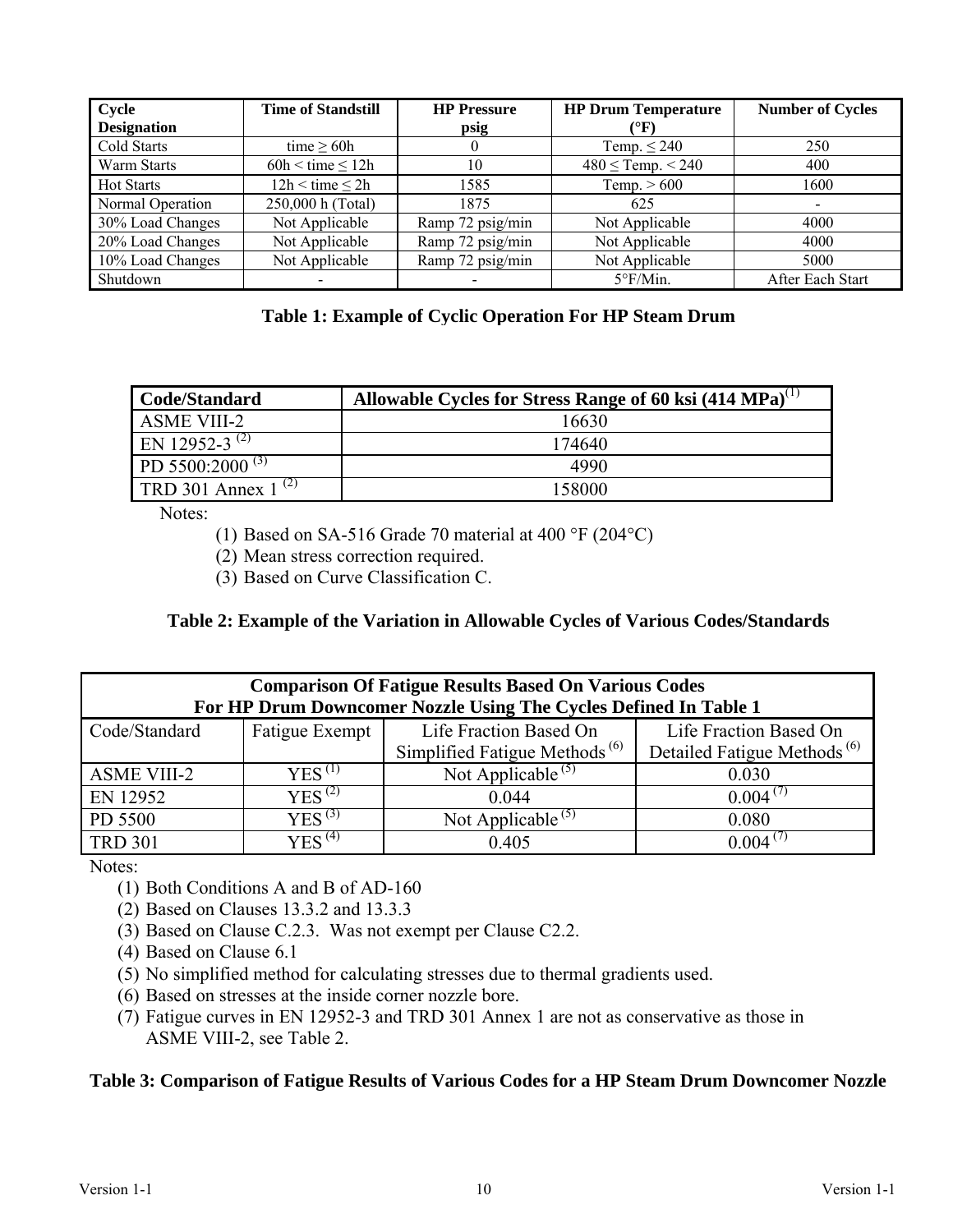### **REFERENCES:**

- [1] ASME Boiler and Pressure Vessel Code Section I, Rules for Construction of Power Boilers, The American Society of Mechanical Engineers, New York, 2001 Edition, 2002 Addenda.
- [2] ASME Boiler and Pressure Vessel Code Section VIII, Division 1, Rules for Construction of Pressure Vessels, The American Society of Mechanical Engineers, New York, 2001 Edition, 2002 Addenda.
- [3] Directive 97/23/EC of the European Parliament and of the Council of 29<sup>th</sup> May 1997, On the approximation of the laws of the Member States concerning pressure equipment, OJEC No. L 181/1-55, 9<sup>th</sup> July 1997.
- [4] ASME Boiler and Pressure Vessel Code Section VIII, Division 2, Rules for Construction of Pressure Vessels Alternative Rules, The American Society of Mechanical Engineers, New York, 2001 Edition, 2002 Addenda.
- [5] Douglas, L.R., Schroeder, J.E., Eriksen, V.L., *Evaluation of Cyclic Operation of Heat Recovery Steam Generators A Practical Approach*, ASME Paper 2000-GT-0319.
- [6] PD 5500, British Standard Specification for Unfired Fusion Welded Pressure Vessels, 2000 Edition, British Standards Institution, London.
- [7] TRD, German Technical Rules for Steam Boilers, English translation, Vulkan-Velag, Essen, TRD 301, *Cylindrical Shells Under Internal Pressure*, October 1997, and TRD 301 Annex 1, *Calculation For Cyclic Loading Due to Pulsating Internal Pressure or Combined Changes of Internal Pressure and Temperature*, August 1996
- [8] EN 12952, Part 3, Water Tube Boilers, European Committee For Standardization, December 2001 Edition
- [9] EN 13345, Part 3, Unfired Pressure Vessels, European Committee For Standardization, May 2002 Edition, Clause 17, *Simplified Assessment of Fatigue Life*, and Clause 18, *Detailed Assessment of Fatigue Life.*
- [10] Final Report for the EC DG-ENTR Contract "Pressure components fatigue design in the framework of Directive 97/23/EC on pressure equipment". The contract was awarded to the Institute of Advanced Materials of the Joint Research Centre in December 1998. Annex 2, Work Package 2: *Survey of Pressure Fatigue Failures*, European Pressure Equipment Research Council, EPERC Technical Report, Report No. 10391001-1, Rev. 2, Det Norske Veritas, June 2001.
- [11] ASTM E 1049-85, Standard Practices for Cycle Counting in Fatigue Analysis
- [12] Final Report for the EC DG-ENTR Contract "Pressure components fatigue design in the framework of Directive 97/23/EC on pressure equipment". The contract was awarded to the Institute of Advanced Materials of the Joint Research Centre in December 1998. Annex 6, Work Package 6: *Assembly of Information on European Standards Development (CEN) Relevant To Pressure Equipment Fatigue Design*, CETIM, July 2001.
- [13] *Criteria of the ASME Boiler and Pressure Vessel Code for Design by Analysis in Sections III and VIII, Division 2*, The American Society of Mechanical Engineers, New York, 1968
- [14] AD-Merkblatt S2, *Design To Allow For Fluctuating Stress*, English translation, 1988 Edition, Carl Heymanns Verlag KG, Köln.
- [15] AD-Merkblatt S2, *Design To Allow For Fluctuating Stress*, English translation, 1990 Edition, Carl Heymanns Verlag KG, Köln.
- [16] AD-Merkblatt S2, *Analysis of Cyclic Loading*, English translation, 1995 Edition, Carl Heymanns Verlag KG, Köln.
- [17] TRD, German Technical Rules for Steam Boilers, TRD 508 Annex 1, *Additional Test On Components- Methods for the Calculation of Components Having Time-Dependent Design Strength Values*, Vulkan-Velag, Essen, July 1987.
- [18] EN 12952, Part 4, Water Tube Boilers, European Committee For Standardization, December 2001 Edition
- [19] ASME Boiler and Pressure Vessel Code Section III, Division 1, Subsection NH, Class 1 Components in Elevated Temperature Service, The American Society of Mechanical Engineers, New York, 2001 Edition, 2002 Addenda.
- [20] API Standard 530, Calculation of Heater-Tube Thickness in Petroleum Refineries, American Petroleum Institute, Fourth Edition, October 1996.
- [21] BS 1113, British Standard Specification for Design and manufacture of water-tube steam generating plant (including superheaters, reheaters and steel tube economizers) , 1999 Edition, British Standards Institution, London.
- [22] EN 10216, Part 2, Seamless steel tubes for pressure purposes Technical delivery conditions Part 2: Non-alloy and alloy steel tubes with specified elevated temperature properties, European Committee For Standardization, December 2001 Edition.